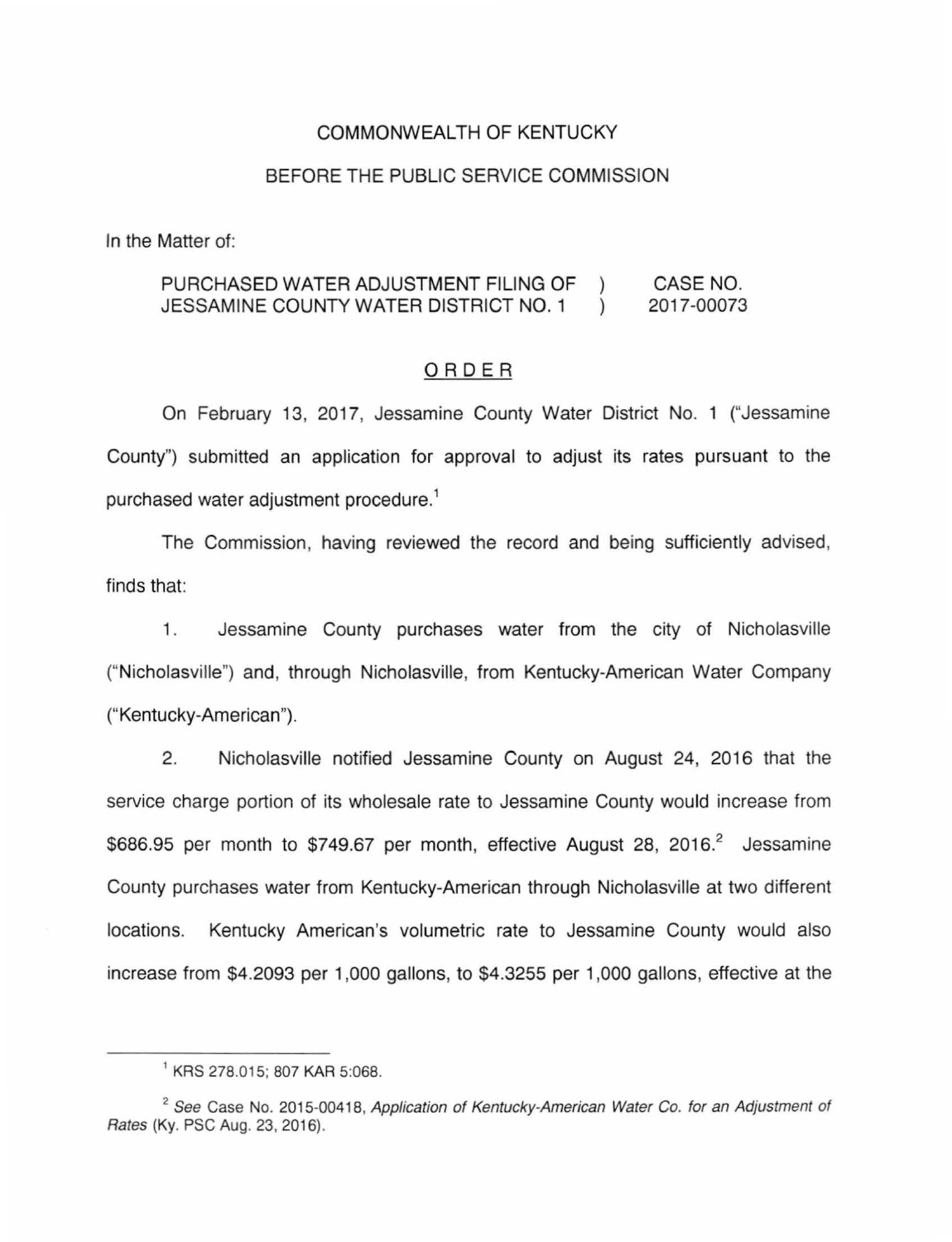same time. Jessamine County proposes to increase the water rates to its customers effective March 16, 2017, to reflect the increased cost of purchased water.

3. Jessamine County proposes a purchased water adjustment factor of \$0.04 per 1,000 gallons.

4. During the 12 months ended January 31, 2017, Jessamine County purchased 48,543,232 gallons of water from Kentucky-American. During the same period, Jessamine County sold 189,035,172 gallons of water. The increase in the cost of purchased water is \$7, 146.00, resulting in a purchased water adjustment factor of \$0.04 per 1 ,000 gallons.

5. The purchased water adjustment factor of \$0.04 per 1 ,000 gallons, as calculated in Appendix A to this Order, is fair, just, and reasonable and should be approved.

6. Jessamine County's proposed rates as set forth in Appendix B to this Order are fair, just and reasonable and should be approved for water service rendered by Jessamine County on and after March 16, 2017.

IT IS THEREFORE ORDERED that:

1. The purchased water adjustment factor of \$0.04 per 1,000 gallons is approved.

2. Jessamine County's proposed rates, as set forth in Appendix B to this Order, are approved for services rendered by Jessamine County on and after March 16, 2017.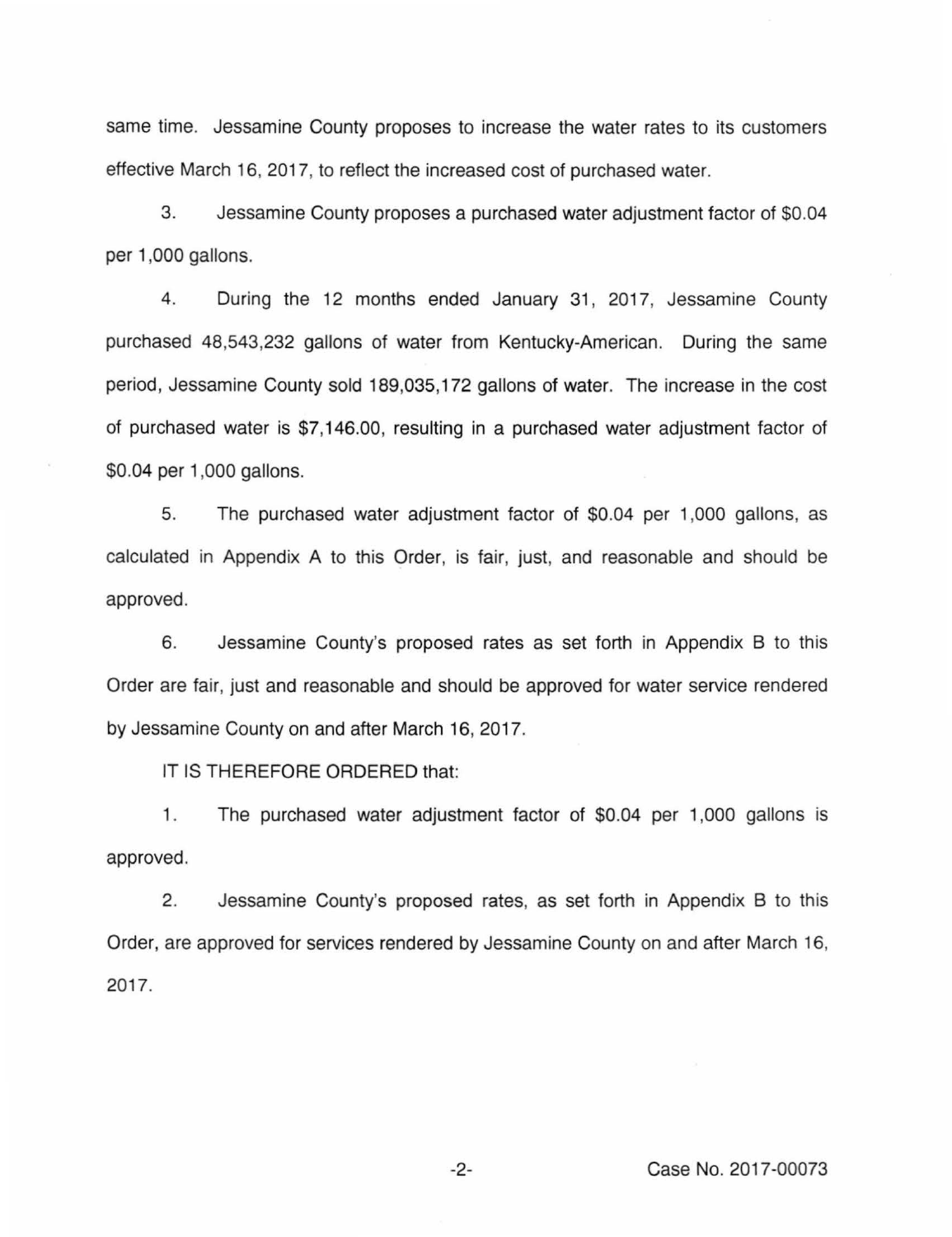3. Within 20 days of the date of this Order, Jessamine County shall file with the Commission, using the Commission's electronic Tariff Filing System, revised tariff sheets showing the rates approved herein.

By the Commission



ATTEST:

Jalura K. Madheus

Case No. 2017-00073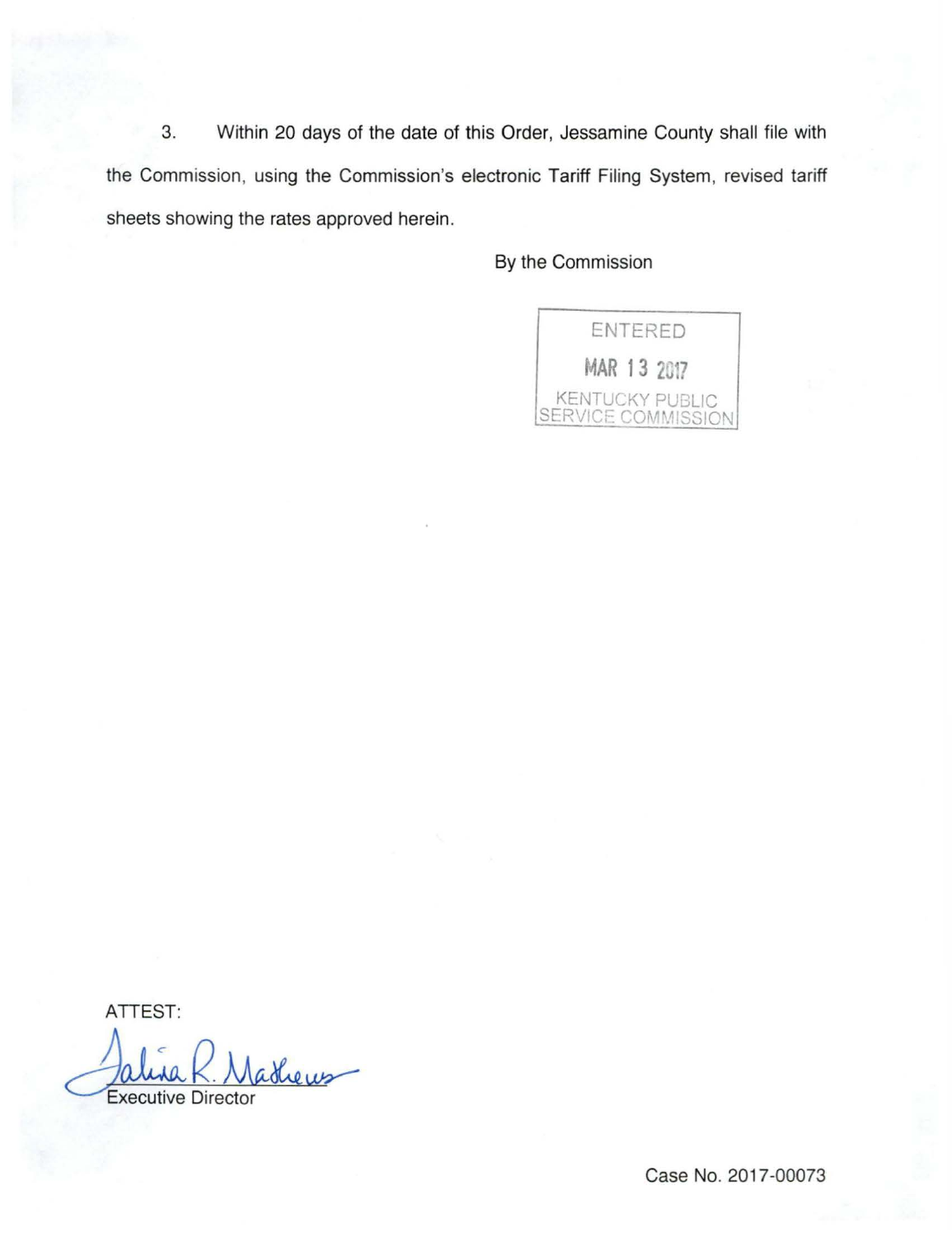# APPENDIX A

# APPENDIX TO AN ORDER OF THE KENTUCKY PUBLIC SERVICE COMMISSION IN CASE NO. 2017-00073 DATED **MAR 1 3 2017**

|                                     | <b>New Rate</b> | <b>Base Rate</b> |
|-------------------------------------|-----------------|------------------|
| Jessamine County                    |                 |                  |
| Monthly Service Charge              | \$1499.34/month | \$1373.90/month  |
|                                     | X 12            | X 12             |
|                                     | \$17,992.08     | \$16,486.80      |
| Purchases in gallons                |                 |                  |
| Kentucky American via Nicholasville | 48,543,232      | 48,543,232       |
| Volumetric rate                     | \$4.3255/1,000  | \$4.2093/1,000   |
|                                     | \$209,973.75    | \$204,333.03     |
| Total                               | \$227,965.83    | \$220,819.83     |
|                                     |                 |                  |
| City of Nicholasville               |                 |                  |
| Purchases in gallons                | 182,035,172     | 182,035,172      |
| Volumetric rate                     | \$2.81/1,000    | \$2.81/1,000     |
|                                     | N/C             | N/C              |
|                                     |                 |                  |

Increased water cost \$7,146.00

| Increased water cost              |             | \$7,146.00             |
|-----------------------------------|-------------|------------------------|
| Divided by gallons sold/1,000     | 189,035,172 |                        |
| Purchased water adjustment factor | S           | 0.0378                 |
|                                   | or \$       | 0.04 per 1,000 gallons |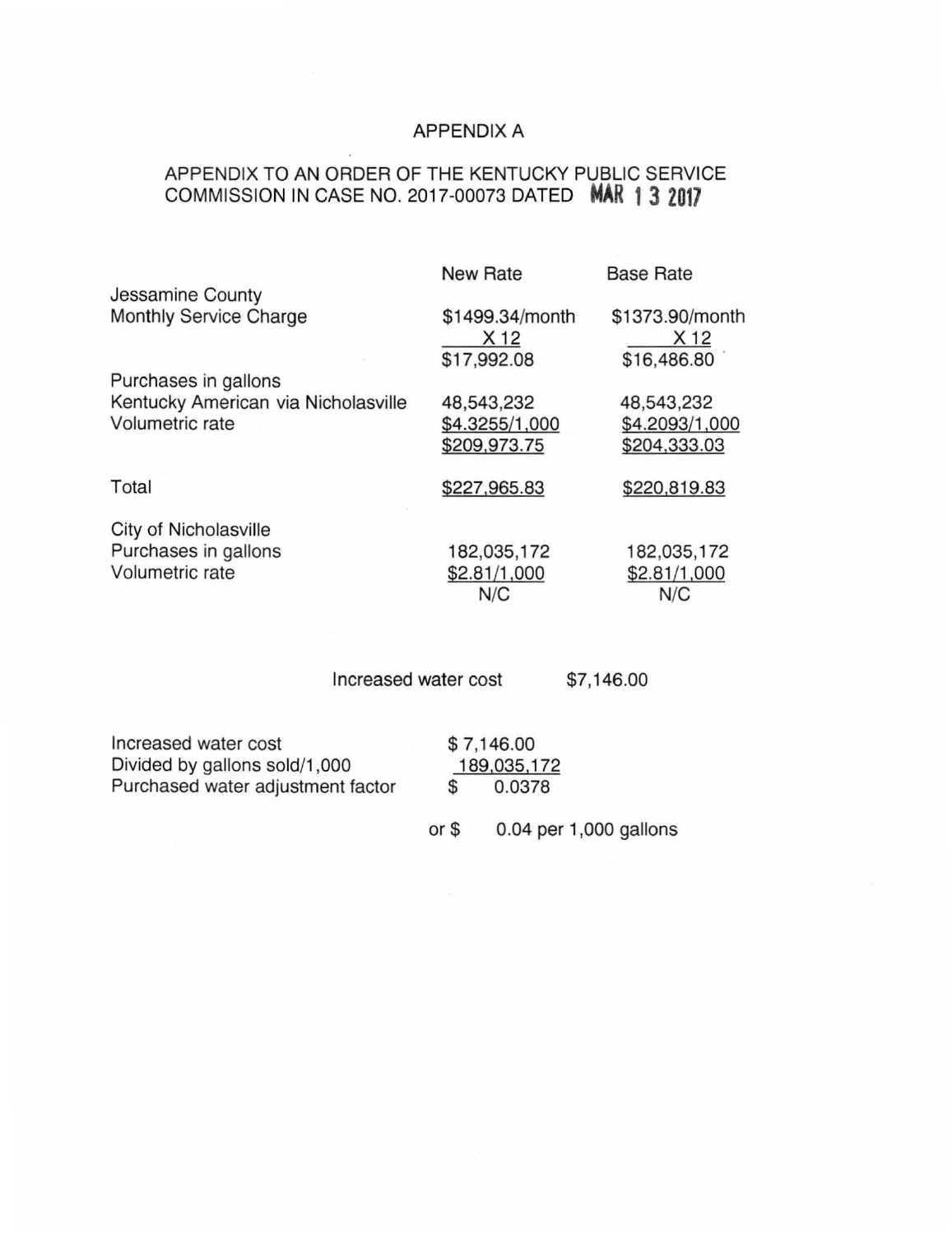# APPENDIX B

# APPENDIX TO AN ORDER OF THE KENTUCKY PUBLIC SERVICE COMMISSION IN CASE NO. 2017-00073 DATED **MAR 1 3 2017**

The following rates and charges are prescribed for the customers in the area served by Jessamine County Water District No. 1. All other rates and charges not specifically mentioned herein shall remain the same as those in effect under authority of the Commission prior to the effective date of this Order.

# Monthly Water Rates

5/8 x 3/4-lnch Meter First 3,000 Gallons Next 7,000 Gallons Over 10,000 Gallons

1-lnch Meter First 5,000 Gallons Next 5,000 Gallons Over 10,000 Gallons

1 V2-lnch Meter First 10,000 Gallons Over 10,000 Gallons

2-lnch Meter First 20,000 Gallons Over 20,000 Gallons \$28.12 Minimum Bill 6.64 per 1 ,000 gallons 6.42 per 1 ,000 gallons

\$41.40 Minimum Bill 6.64 per 1,000 gallons 6.42 per 1 ,000 gallons

\$74.60 Minimum Bill 6.42 per 1 ,000 gallons

\$138.80 Minimum Bill 6.42 per 1 ,000 gallons